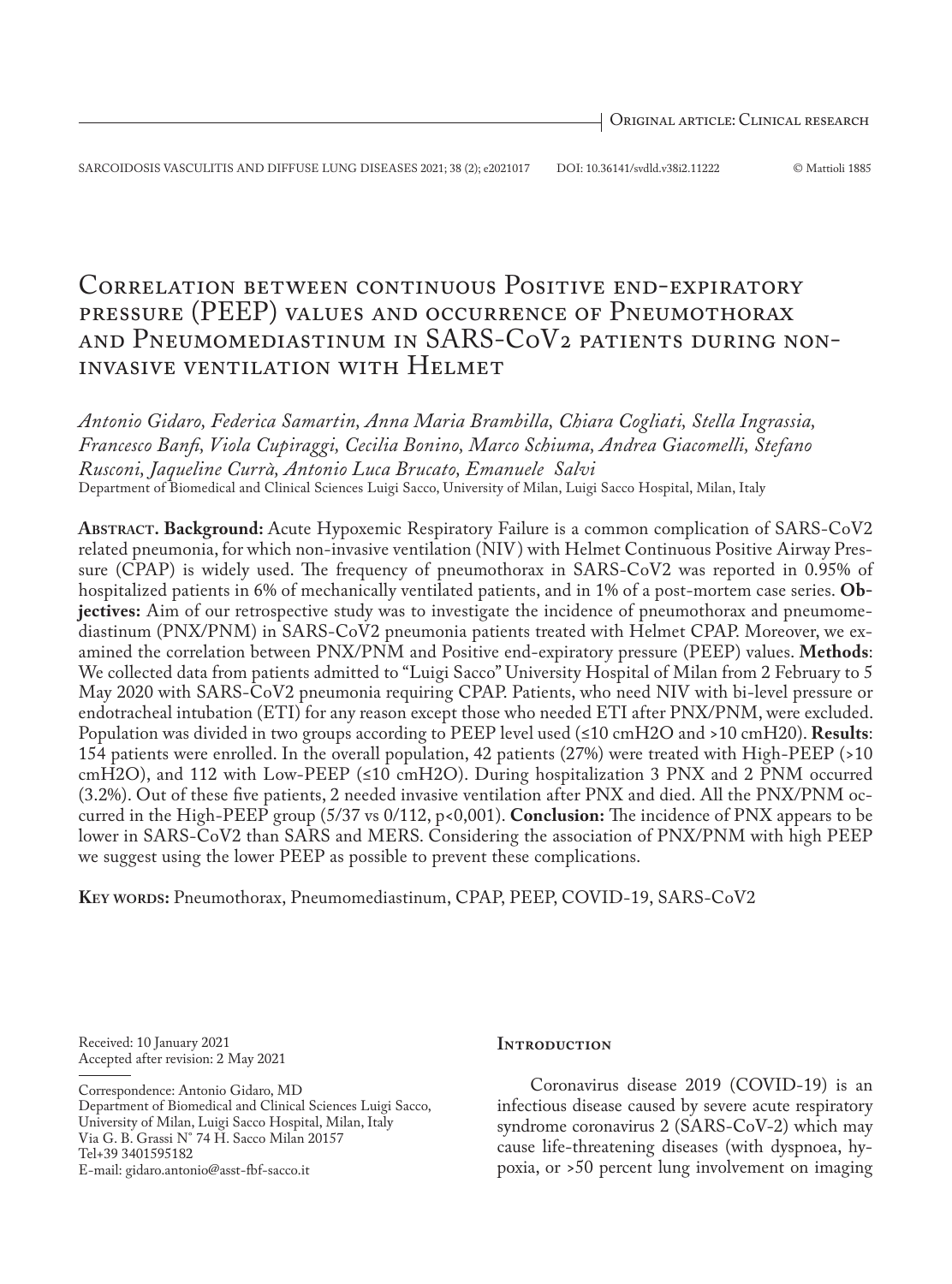within 24 to 48 hours) in 14% of patients, even leading to critical diseases in 5% (1): Acute Hypoxemic Respiratory Failure (AHRF), defined as severe arterial hypoxemia (pO2<60 mmHg), refractory to supplemental oxygen, and Acute Respiratory Distress Syndrome (ARDS), defined by a PaO2/FiO2 ratio less than 300 mmHg with PEEP  $\geq$  5 cm H2O, according to the Berlin Definition.

During this novel coronavirus pandemic, noninvasive ventilation (NIV) and Continuous Positive Airway Pressure (CPAP) were widely used to treat AHRF gaining respiratory support (2). NIV has already been used during SARS and MERS epidemic with some evidence of efficacy (3-5) and previous reports support its use in pneumonia (6,7). Moreover, during SARS-CoV2 outbreak the overcrowding of the ICUs pushed to use a bridge or alternative respiratory supports in medical wards. During SARS epidemic in 2002, NIV was used to treat acute respiratory failure in SARS pneumoniae with different devices: Helmet CPAP, Nasal CPAP, BiPaP (3,4). Between many interfaces available for CPAP therapy, the helmet has been proposed to reduce droplet dispersion and consequently preventing health care worker's infection (8) during SARS-CoV2 pandemic and, for the same reason, the antimicrobial filter was adopted. During the past epidemics, 4 to 15 cmH2O (3,4) of positive end-expiratory pressure (PEEP) were administered and higher PEEP were contraindicated because of the elevated incidence of pneumomediastinum (PNM) and pneumothorax (PNX) in patients with SARS and MERS pneumonia (1.7-12% (9,10) and 16.4% (11) respectively, either spontaneous or associated to ventilation). Conversely, these complications have not been reported when NIV was used for the treatment of common pneumonia patients  $(6,7)$ .

For SARS-CoV2 so far, the frequency of pneumothorax has been reported in 0.95% of hospitalized patients (12), in 6% of mechanically ventilated patients (13), and in 1% of a post-mortem case series  $(14)$ .

The first aim of our study was to 1) assess the incidence of PNX and PNM in SARS-CoV2 pneumonia patients treated with Helmet CPAP; 2) investigate the correlation between the incidence of PNX or PNM and the PEEP values used during the treatment.

## **Materials and Methods**

#### *Study design and setting*

We retrospectively analysed data from patients admitted in Hospital Wards of "Luigi Sacco" University Hospital of Milan from the Emergency Department (ER) or transferred from other hospitals of Lombardy region from  $2<sup>nd</sup>$  February to  $5<sup>th</sup>$  May 2020. The inclusion criteria were: 1) Chest X-Ray positive for bilateral pneumonia SARS-CoV-2 related. SARS-CoV-2 infection was defined by the positivity of real-time reverse transcription-polymerase chain reaction test (RT-PCR) at nose-pharyngeal swab with pneumonia 2) acute hypoxemic respiratory failure (PaO2/FIO2  $\leq$  150 mm Hg and respiratory rate>25/minute) requiring helmet CPAP treatment.

The exclusion criterion was the need of NIV with bi-level pressure not performable through (Helmet) and endotracheal intubation (ETI) for any reason except for those who needed ETI after PNX/ PNM.

PNX and PNM were documented with chest X-ray, usually carried out for worsening of clinical conditions.

The study ("REGISTRO DELLE INFEZI-ONI SOSPETTE E ACCERTATE COVID-19/ Studio Sacco COVID-19)" was approved by the local ethical committee with the registration number 2020/16088.

# *Statistical Analysis*

We divided the index population in two groups according to PEEP level used under CPAP (≤10 cm-H2O and >10 cmH20).

Kolmogorov-Smirnov test was done to evaluate the normality of distribution of data. Qualitative data were expressed as number and percentage. Chi square or Fisher exact tests were used in group's comparison. Quantitative data were expressed as mean, standard deviation, median and range. Student T-test and Mann-Whitney test (for non-parametric data) were used for comparison between groups. *P*-value less than 0.05 was considered statistically significant.

The statistical analysis of data was done by using *Excel* (Office program 2016) and *SPSS* (statistical package for social science-SPSS, Inc., Chicago, IL version 20).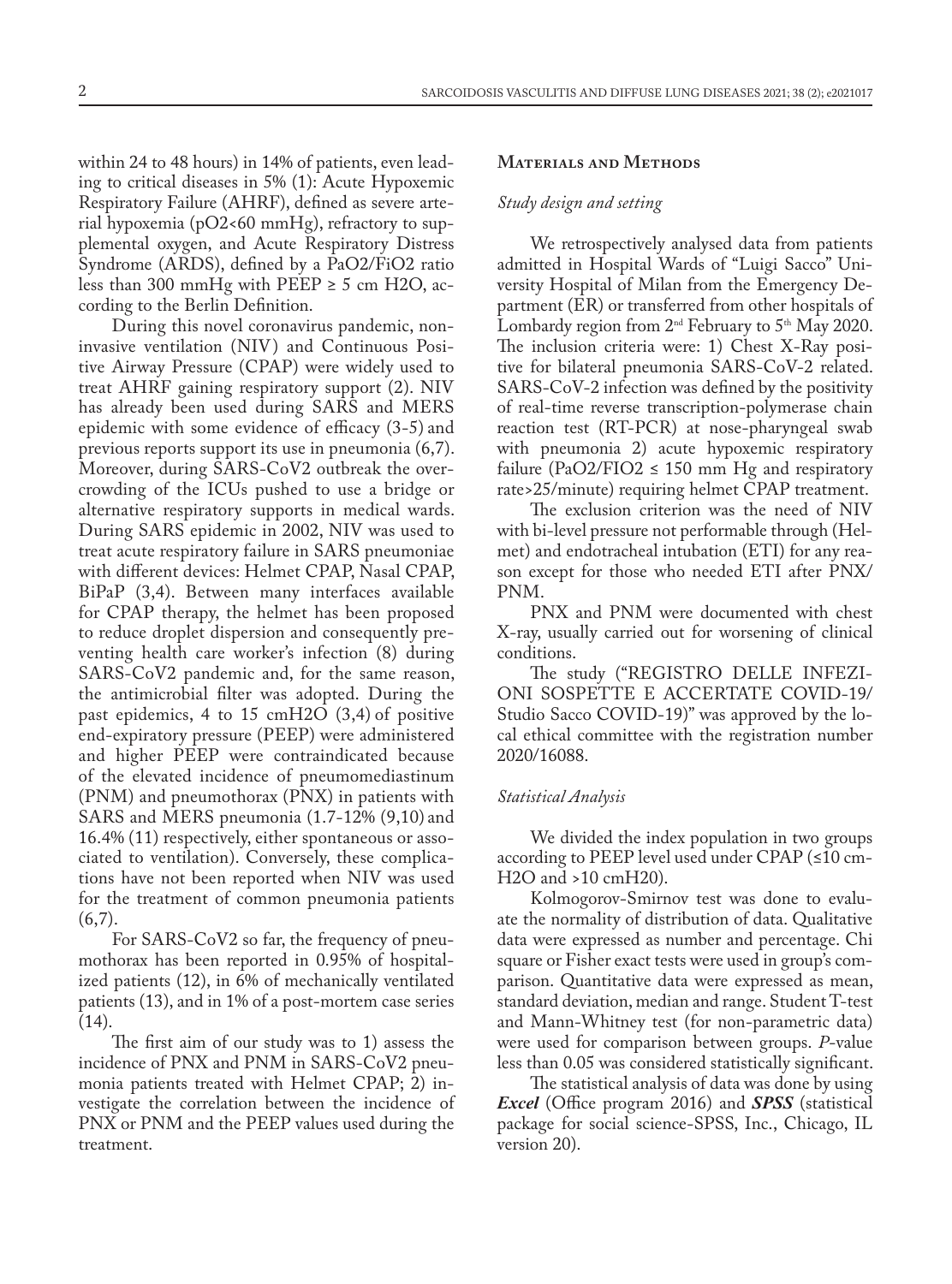### **Results**

During the observational period, 1016 patients were admitted to our Hospital, 194 (19.1%) met the inclusion criteria. Of them, 40 patients (3,6%) were excluded because they needed ETI, reducing the eligible number to 154 (15.2%).

Table 1 summarizes the clinical characteristics of the examined population; the average age was 68.8 years (± 14.7; range 27-94 years), 107 were men (69.5%) and 47 women (30.5%). CPAP was performed with PEEP set up between 5 to 15 cmH2O (modal value 10 cmH2O) and FiO2 from 30% to 100%. The average duration of CPAP treatment was  $174$  hours  $-6,4$  days  $-$  with a great heterogeneity (± 141; range 3-754 hour). Mortality rate for the whole population was 25.3%. During the observational period, 3 PNX and 2 PNM events occurred (total 5 events). Between these cases, no one had a prior story of smoking or underlying lung disease and none of them required

thoracic invasive procedures (as positioning central venous catheter or thoracentesis). The most relevant features of these five patients are reported in Table 2. After PNX or PNM events, every patient needed higher FiO2 (from 50-60% to 100%): 2 underwent chest drainage and subsequently ETI (Figure 1) and then died (mortality rate of 40% of this small subset). The average time elapsed from starting CPAP to the occurrence of PNX/PMN was 180 hours with great heterogeneity (±137; range 72- 408 hour). No difference was found in the duration of CPAP treatment between PNX/PMN group and No-PNX/PMN patients (p-value 0.931).

High-PEEP (>10 cmH2O) was administered to 42 (27.3%) patients, and Low-PEEP (≤10 cmH2O) to 112 (72.7%). As shown in Table 1, no statistical differences in term of characteristics were found comparing High-PEEP vs Low-PEEP group. The PNX/PNM occurred only in the High-PEEP group (5/42 [12%] vs 0/112 [0%], p<0.001).

Table 1. Characteristic of examined population and the 2 groups according to PEEP value. Continuous variables are expressed as mean ± standard deviation

|                                             | <b>GENERAL</b><br><b>POPULATION</b> | <b>LOW PEEP</b><br><b>GROUP</b> | <b>HIGH PEEP</b><br><b>GROUP</b> | P VALUE |  |
|---------------------------------------------|-------------------------------------|---------------------------------|----------------------------------|---------|--|
| Number of patients                          | 154                                 | 112                             | 42                               |         |  |
| Age (years)                                 | $65.8 \pm 14.7$                     | $65.8 \pm 14.5$                 | $66.0 \pm 15.4$                  | 0.9     |  |
| Male Sex                                    | 107 (69.5%)                         | 73 (65.2%)                      | 34 (80.9%)                       |         |  |
| PNX/PNM                                     | 5(3.2%)                             | $0(0\%)$                        | 5(11.9%)                         | 0.001   |  |
| Deaths                                      | 39 (25.3%)                          | 24 (21.4%)                      | 15 (35.7%)                       | 0.069   |  |
| Tocilizumab                                 | 50 (32.5%)                          | 33 (29.5%)                      | 17 (40.5%)                       | 0.183   |  |
| High dose steroids                          | 16 (10.4%)                          | 12 (10.7%)                      | $4(9.5\%)$                       | 0.829   |  |
| RR at T0 (bpm)*                             | $27 \pm 7$                          | $26 \pm 7$                      | $27 \pm 8$                       | 0.63    |  |
| pO2 at T0 (mmHg) <sup>¥</sup>               | $68.3 \pm 21.8$                     | $67.9 \pm 22.0$                 | $69.2 \pm 21.6$                  | 0.74    |  |
| pH at T0                                    | $7.47 \pm 0.06$                     | $7.47 \pm 0.06$                 | $7.46 \pm 0.07$                  | 0.32    |  |
| $FiO2$ at $T0$ $%$                          | $40.3 \pm 25.3$                     | $37.7 \pm 23.9$                 | $47.1 \pm 27.83$                 | 0.058   |  |
| pO2/FiO2 at T0                              | $223 \pm 100$                       | $232 \pm 96$                    | $202 \pm 108$                    | 0.1     |  |
| Lenght of hospitalization (days)            | $20.3 \pm 14.4$                     | $20.8 \pm 15.0$                 | $19.1 \pm 13.0$                  | 0.52    |  |
| Duration of CPAP (hours)                    | $174.5 \pm 140.8$                   | $177.3 \pm 150.0$               | $166.8 \pm 113.7$                | 0.68    |  |
| Duration of symptoms (days)                 | $7.3 \pm 3.9$                       | $7.1 \pm 3.9$                   | $7.6 \pm 3.9$                    | 0.49    |  |
| $CRP (mg/L)$ <sup><math>\Theta</math></sup> | $159 \pm 92$                        | $158 \pm 93$                    | $161 \pm 92$                     | 0.85    |  |
| $IL-6$                                      | $144 \pm 412$                       | $103 \pm 211$                   | $246 \pm 687$                    | 0.248   |  |
| GRs/Ly ratio .                              | $8.1 \pm 7.1$                       | $7.7 \pm 5.7$                   | $9.1 \pm 9.9$                    | 0.28    |  |

T0 = before starting CPAP; \* Respiratory rate before starting CPAP; \* Partial pressure of oxygen in arterial blood; ' Partial pressure of carbon dyoxide in arterial blood; ∆Oxygen saturation in arterial blood; ~ Charlson Comorbidity Index; ® C-Reactive Protein; ▪Granulocytes/ Lymphocytes ratio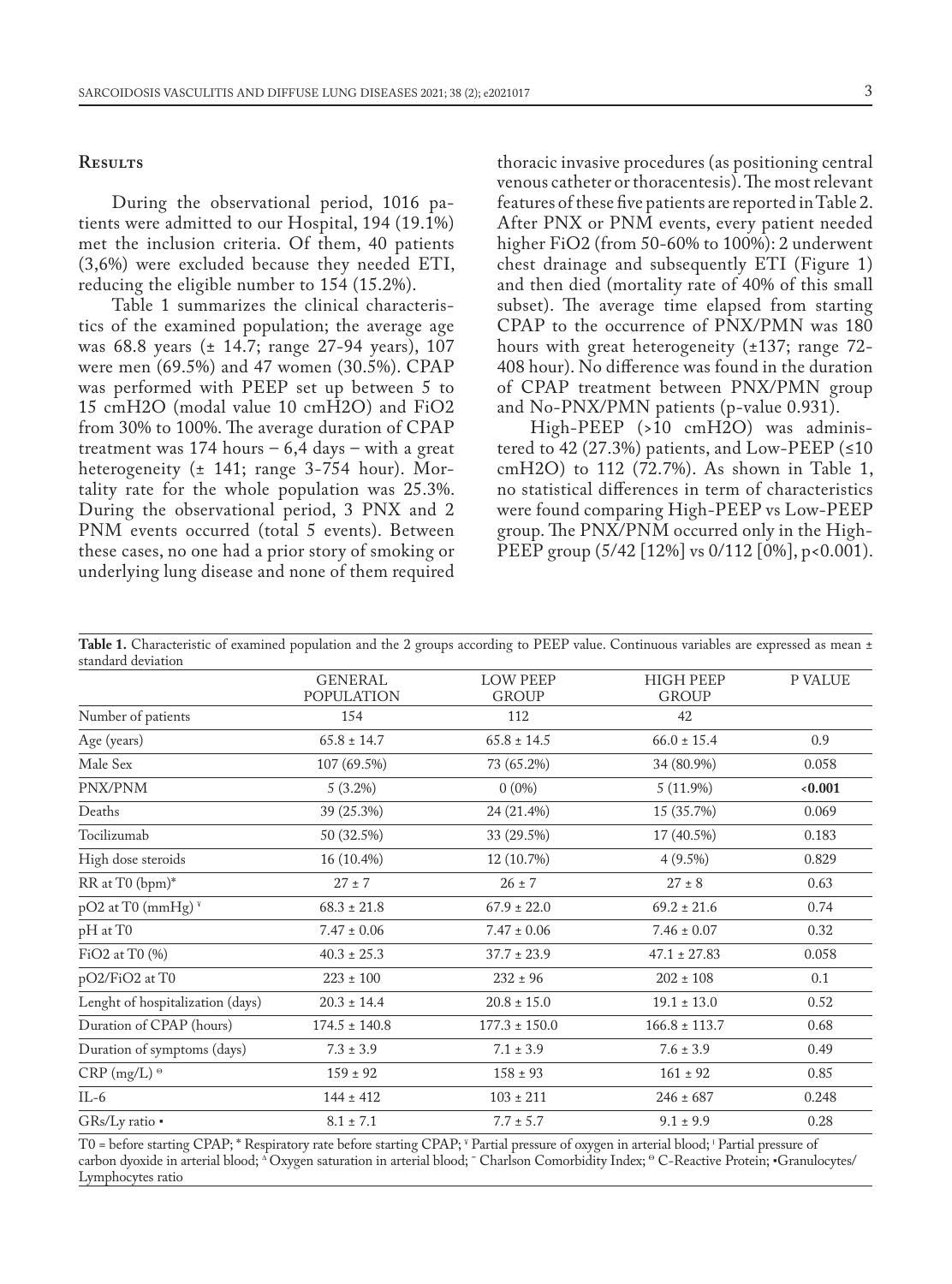| <b>Table 2.</b> Clinical and biochemical features about 5 cases of PNX/PNM |                                            |                                            |                              |                                         |                                            |  |  |  |  |
|----------------------------------------------------------------------------|--------------------------------------------|--------------------------------------------|------------------------------|-----------------------------------------|--------------------------------------------|--|--|--|--|
|                                                                            | CASE <sub>1</sub>                          | CASE <sub>2</sub>                          | CASE <sub>3</sub>            | CASE <sub>4</sub>                       | CASE <sub>5</sub>                          |  |  |  |  |
| <b>AGE (YEARS)</b>                                                         | 42                                         | 78                                         | 46                           | 78                                      | 70                                         |  |  |  |  |
| <b>SEX</b>                                                                 | Male                                       | Female                                     | Male                         | Male                                    | Female                                     |  |  |  |  |
| <b>SMOKING HISTORY</b>                                                     | No                                         | No                                         | No                           | $\rm No$                                | No                                         |  |  |  |  |
| <b>CHARLSON INDEX</b>                                                      | $\theta$                                   | 3                                          | $\theta$                     | $\overline{4}$                          | 3                                          |  |  |  |  |
| UNDERLYING LUNG DISEASE                                                    | No                                         | No                                         | No                           | No                                      | No                                         |  |  |  |  |
| <b>CHEST RX FINDINGS ON HOSPITAL</b><br><b>ADMISSION</b>                   | Right upper<br>lobe and<br>bilateral lower | Left upper<br>lobe and right<br>lower lobe | <b>Bilateral</b><br>all lobe | <b>Bilateral</b><br>all lobe            | <b>Bilateral</b><br>medium and<br>low lobe |  |  |  |  |
| PEAK LDH (U/L)                                                             | 313                                        | 662                                        | 671                          | 507                                     | 634                                        |  |  |  |  |
| PEAK PCR (MG/L)                                                            | 203                                        | 209                                        | 142                          | 260                                     | 372                                        |  |  |  |  |
| PEAK IL6 (NG/L)                                                            | 76                                         | 65                                         | 60                           | 105                                     | Not Performed                              |  |  |  |  |
| PEAK D-DIMER (MG/L FEU)                                                    | 426                                        | 3443                                       | 795                          | 5985                                    | 3213                                       |  |  |  |  |
| LOWEST LYMPHOCYTE COUNT (10^6/L)                                           | 860                                        | 640                                        | 1200                         | 750                                     | 330                                        |  |  |  |  |
| TIME FROM BEGINNING OF SYMPTOMS<br><b>AND PNX (DAYS)</b>                   | 17                                         | 23                                         | 9                            | 23                                      | 10                                         |  |  |  |  |
| TIME BETWEEN STARTING CPAP AND PNX/<br><b>PMN (HOURS)</b>                  | 168                                        | 170                                        | 72                           | 408                                     | 72                                         |  |  |  |  |
| PEEP CPAP (CMH2O)                                                          | 12,5                                       | 15                                         | 12,5                         | 12,5                                    | 12,5                                       |  |  |  |  |
| <b>HIGHER FIO2 DURING CPAP</b>                                             | 60%                                        | 60%                                        | 60%                          | 60%                                     | 50%                                        |  |  |  |  |
| HIGHER FIO2 AFTER PNX/PNM                                                  | 100%                                       | 100%                                       | 100%                         | 100%                                    | 100%                                       |  |  |  |  |
| <b>SIDE OF PNX</b>                                                         | Bilateral                                  | No                                         | Left lung                    | No                                      | Bilateral                                  |  |  |  |  |
| <b>PNM</b>                                                                 | No                                         | Yes                                        | N <sub>o</sub>               | Yes                                     | Yes                                        |  |  |  |  |
| <b>ANTIVIRAL THERAPY</b>                                                   | Ritonavir/<br>Lopinavir                    | Ritonavir/<br>Lopinavir +<br>Remdesivir    | Ritonavir/<br>Lopinavir      | Ritonavir/<br>Lopinavir +<br>Remdesivir | Ritonavir/<br>Lopinavir +<br>Remdesivir    |  |  |  |  |
| <b>USE OF STEROID</b>                                                      | No                                         | Yes                                        | No                           | Yes                                     | No                                         |  |  |  |  |
| <b>USE OF TOCILIZUMAB</b>                                                  | Yes                                        | Yes                                        | No                           | No                                      | No                                         |  |  |  |  |
| REQUIRED ETI AFTER PNX                                                     | N <sub>o</sub>                             | No                                         | Yes                          | No                                      | Yes                                        |  |  |  |  |
| <b>CHEST DRAINAGE AFTER PNX</b>                                            | No                                         | No                                         | Yes                          | No                                      | Yes                                        |  |  |  |  |
| TIME FROM PNX AND RESOLUTION OF<br>PNX/CHEST TUBE REMOVAL                  | 8                                          | 10                                         | 5                            | 12                                      | 15                                         |  |  |  |  |
| TIME FROM PNX AND DISCHARGE/DEATH<br>(DAYS)                                | 18                                         | 20                                         | 5                            | 54                                      | 25                                         |  |  |  |  |
| <b>DEATH</b>                                                               | No                                         | No                                         | Yes                          | No                                      | Yes                                        |  |  |  |  |

# **Discussion**

In our retrospective observational study PNX/ PMN occurred in 3.2% of patients treated with Helmet CPAP; this incidence is higher than that reported in literature (0.95%) of all SARS-CoV2 hospitalized patients (12), but lower than 6% of mechanically ventilated patients (13).

Apparently, none of the patients who had this outcome had previous risk factors for PNX/PNM

(no smokers, no lung diseases, no positioning central venous catheter or thoracentesis). A similar observation was reported by Martinelli et al (12).

The incidence of PNX/PNM in non-invasive ventilated patients in our study is higher than the value reported by Martinelli et al (12) (5/1016 [0,49%] vs 4/6574 [0.06%]), although in their study the exact number of patients treated with Helmet CPAP was not disclosed. Another notable difference between the two studies is the incidence of PNX in non-ven-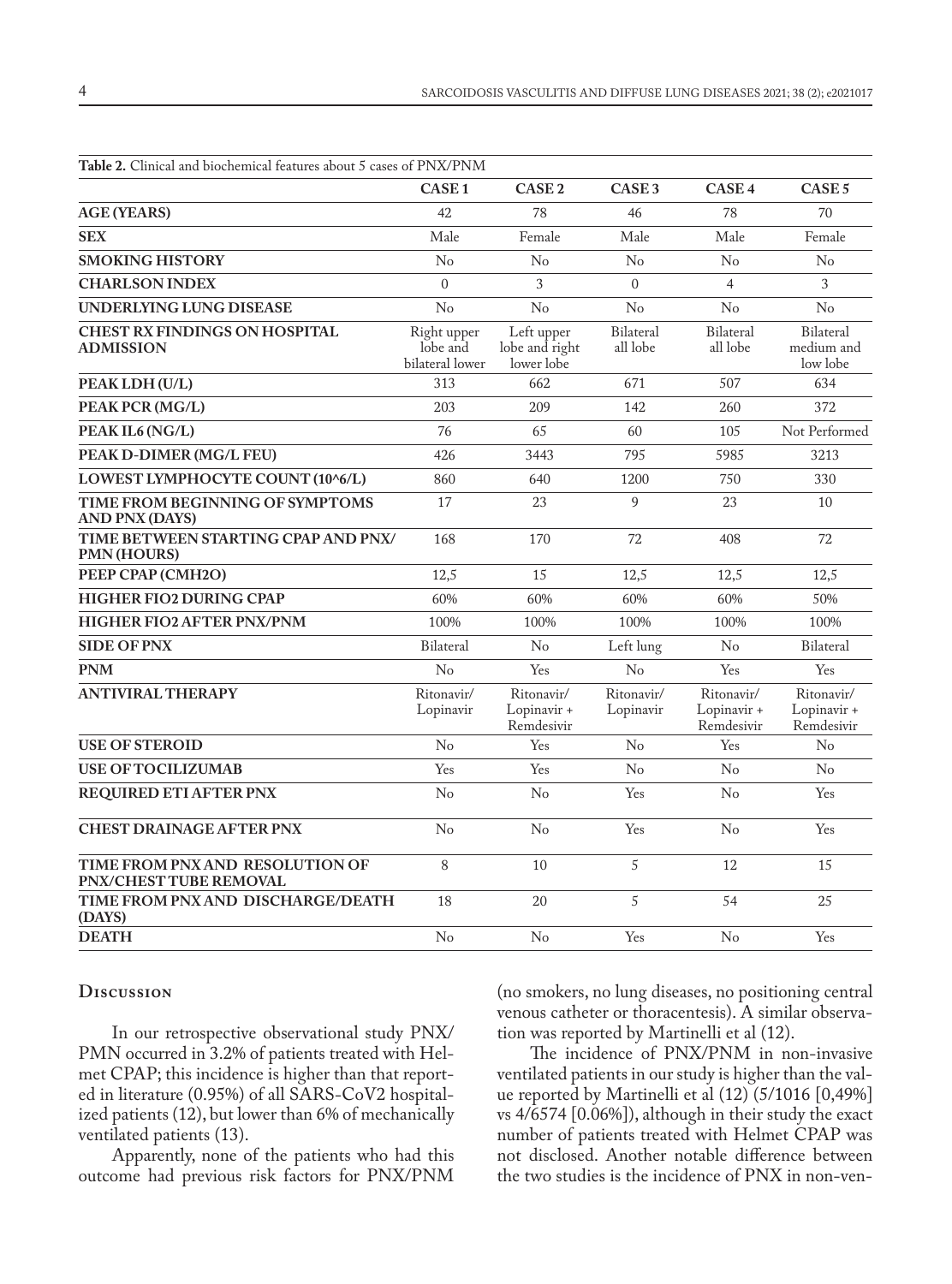

**Figure 1**: Example of PNX as visualized at Chest X-Ray (Case 3; left PNX, arrows) before (A) and after (B) drainage and ETI.

tilated patients: no spontaneous PNX (0/1016 [0%]) were recorded by us, while a small number of cases in UK (12/6574 [0,18%]) were recorded by Martinelli et al (12). A possible reason is the widespread use in UK of high-flow nasal cannula (HFNC) instead of the Helmet CPAP, while no HFNC devices were available in our Hospital during the observational period. This mentioned device uses lower PEEP (up to 5 cmH2O) (15) and, consequently, it can reduce the incidence of Barotrauma. It may explain the gap between our study and Martinelli's et al. (12).

Survival rate in our case series of PNX/PNM was 60% in 20.3 ( $\pm$  14.4) days, comparable to Martinelli et al (12) data (PNX 63.1% PNM 53.0%) and Mirò et al (16) (67.5%). Among these cases, the incidence of negative outcome (mortality and ETI) is relevant (40%). Moreover, even in the survived patients, PNX/ PNM were associated with worsening of clinical conditions with a higher need of FiO2 (50-60% before vs 100% after). In agreement with our results, Mirò et al (16) recently demonstrated that SARS-CoV2 patients with spontaneous PNX had a bad prognosis, even adjusting for age and sex, compared to SARS-CoV2 without PNX (OR 4.14 95% IC 1.79-9.74). Conversely, Martinelli et al (12) reported that PNX is not an independent marker of poor prognosis; although an important limitation of their study may be the short follow up (only 28 days after the event), especially considering that 49% of patients were still hospitalized at the end of the observational period.

In our study, PNX and PNM occurred only in the High-PEEP group (11.9%). Considering the ho-

mogeneity of these groups in terms of clinical and biochemical features, we speculate that elevated PEEP may represent a risk factor for PNX/PNM in SARS-CoV2 patients. A retrospective study on SARS-CoV2 patients invasively ventilated by Kangas-Dick A. et al (17), hypothesized a role of elevated PEEP values in generating PNX/PNM (PEEP values of 12 – 13 cmH2O). On the other hand, our cohort duration of CPAP treatment was quite variable and does not seem to play a determinant role as risk factor for events of PNX/PNM.

A possible effect of barotrauma has to be considered as superimposed to the direct effect of lung damage caused by SARS-CoV2 pneumonia. Moreover, PNX and PNM occurred rather frequently in SARS and MERS patients and some studies addressing evolution of lung lesions on CT imaging showed that in many cases spontaneous PNM occurred when ground glass opacity and consolidations began to resolve (11,18). The pathogenesis of this phenomenon has been interpreted as the effect of the peribronchiolar inflammatory nodule formation, leading to interstitial pulmonary emphysema, tracking back along the broncho-vascular sheath and reaching the mediastinum (18). On the other hand, histologic findings (alveolar damage with pulmonary oedema and hyaline membrane formation) appear to support the hypothesis that severe pulmonary injury predisposes the patient to spontaneous pneumothorax (19). The diffuse alveolar damage may give rise to dilated cystic air spaces and honeycombing, predisposing the lung to air leakage from the rupture of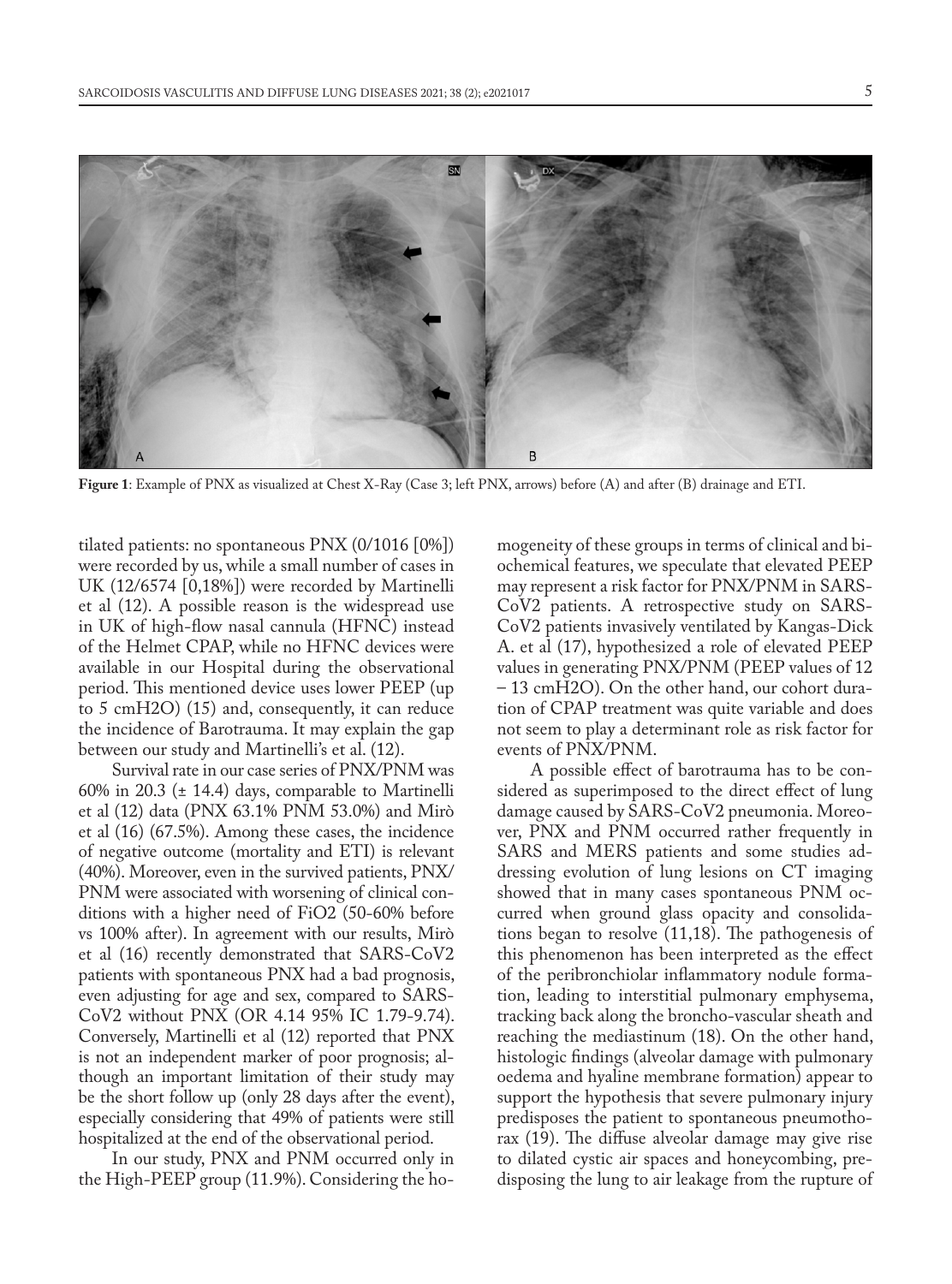the cystic lesions, with the consequent development of a pneumothorax. Possible shared mechanisms may underly PNX/PNM in patients with SARS-CoV2 pneumonia considering the presence of similar lung damages and imaging features as described for SARS (20,21).

In our study PNX/PNM happened after a long time from onset of symptoms (average of 18 days) resembling what previously described in SARS patients (10) and suggesting that a sustained period of lung inflammation might be required. Conversely, we did not find significant differences in the biochemical elements of disease severity (peak LDH and neutrophil count) that seemed to be predictable of spontaneous pneumothorax in SARS (10) and SARS-CoV2 patients (16). As possible explanation we reason that patients treated with Helmet CPAP were all affected by serious lung disease, so much so that we did not find any significant differences in biochemical features, while another study reported an increase in biochemical markers of severity between patients who experimented PNX (16), but without adjusting for illness severity. Finally, in the past SARS epidemic a report conjectured that steroid therapy may play a role in the pathogenesis of spontaneous pneumothorax because it could delay wound healing and perpetuate air leakage (10). In our study only 2 out of 5 patients have been treated with steroid therapy, so we can not speculate about this hypothesis.

Our study has several limitations. First of all, the number of events is low and for this reason our results, and in particular the association of PNX/PNM with higher PEEP, have to be confirmed in multicentric studies with a wider population. Moreover, our study is retrospective: PEEP values were decided by the clinician for each patient and in particular higher PEEP values have been set in the first weeks and subsequently lowered on the basis of clinical experience and data emerging from literature. In the end, we did not collected data about pneumoperitoneum or subcutaneous emphysema which can be classified as possible barotrauma, even if rare.

# **Conclusion**

In conclusion, our study indicates that incidence of PNX/PNM is lower in SARS-CoV2 pneumonia patients than SARS and MERS (9). Nevertheless, the occurrence of these events worsens the prognosis. Considering the association of high PEEP (>10 cmH2O) with PNX/PNM, the use of low PEEP values has to be taken into consideration.

**Conflicts of interest:** The Authors declare no conflicts of interest, no financial support.

**Funding:** The data supporting the findings of this study are available from the corresponding author upon reasonable request.

#### **References**

- 1. Wu Z, McGoogan JM. Characteristics of and Important Lessons From the Coronavirus Disease 2019 (COVID-19) Outbreak in China: Summary of a Report of 72 314 Cases From the Chinese Center for Disease Control and Prevention. JAMA. February 2020. doi:10.1001/jama.2020.2648
- 2. Radovanovic D, Rizzi M, Pini S, Saad M, Chiumello DA, Santus P. Helmet CPAP to Treat Acute Hypoxemic Respiratory Failure in Patients with COVID-19: A Management Strategy Proposal. J Clin Med. 2020;9(4):1191. doi:10.3390/jcm9041191
- 3. YAM LY, CHEN RC, ZHONG NS. SARS: ventilatory and intensive care. Respirology. 2003;8(s1):S31-S35. doi:10.1046/j.1440- 1843.2003.00521.x
- 4. Zhao Z. Description and clinical treatment of an early outbreak of severe acute respiratory syndrome (SARS) in Guangzhou, PR China. J Med Microbiol. 2003;52(8):715-720. doi:10.1099/jmm.0.05320-0
- 5. Alraddadi BM, Qushmaq I, Al Hameed FM, et al. Noninvasive ventilation in critically ill patients with the Middle East respiratory syndrome. Influenza Other Respi Viruses. 2019;13(4):382-390. doi:10.1111/irv.12635
- 6. Brambilla AM, Prina E, Ferrari G, et al. Non-invasive positive pressure ventilation in pneumonia outside Intensive Care Unit: An Italian multicenter observational study. Eur J Intern Med. 2019;59(August 2018):21-26. doi:10.1016/j.ejim.2018.09.025
- 7 Brambilla AM, Aliberti S, Prina E, et al. Helmet CPAP vs. oxygen therapy in severe hypoxemic respiratory failure due to pneumonia [published correction appears in Intensive Care Med. 2014 Aug;40(8):1187]. Intensive Care Med. 2014;40(7):942-949. doi:10.1007/s00134-014-3325-5
- 8 Cabrini L, Landoni G, Zangrillo A. Minimise nosocomial spread of 2019-nCoV when treating acute respiratory failure. Lancet. 2020;395(10225):685. doi:10.1016/S0140-6736(20)30359-7
- 9. Peiris J, Chu C, Cheng V, et al. Clinical progression and viral load in a community outbreak of coronavirus-associated SARS pneumonia: a prospective study. Lancet. 2003;361(9371):1767-1772. doi:10.1016/ S0140-6736(03)13412-5
- 10. Sihoe ADL, Wong RHL, Lee ATH, et al. Severe Acute Respiratory Syndrome Complicated by Spontaneous Pneumothorax. Chest. 2004;125(6):2345-2351. doi:10.1378/chest.125.6.2345
- 11. Das KM, Lee EY, Jawder SE Al, et al. Acute Middle East Respiratory Syndrome Coronavirus: Temporal Lung Changes Observed on the Chest Radiographs of 55 Patients. Am J Roentgenol. 2015;205(3):W267-S274. doi:10.2214/AJR.15.14445
- 12. Martinelli AW, Ingle T, Newman J, Nadeem I, Jackson K, Lane ND, et al. COVID-19 and Pneumothorax: A Multicentre Retrospective Case Series. Eur Respir J. 2020. doi: 10.1183/13993003.02697-2020.
- 13 Yao W, Wang T, Jiang B, et al. Emergency tracheal intubation in 202 patients with
- COVID-19 in Wuhan, China: lessons learnt and international expert recommendations. Br J Anaesth. 2020;125(1):e28-e37.
- 14. Yang F, Shi S, Zhu J, Shi J, Dai K, Chen X. Analysis of 92 deceased patients with Q17 COVID-19. J Med Virol. In press
- 15 Parke RL, Eccleston ML, McGuinness SP. The Effects of Flow on Airway Pressure During Nasal High-Flow Oxygen Therapy. Respir